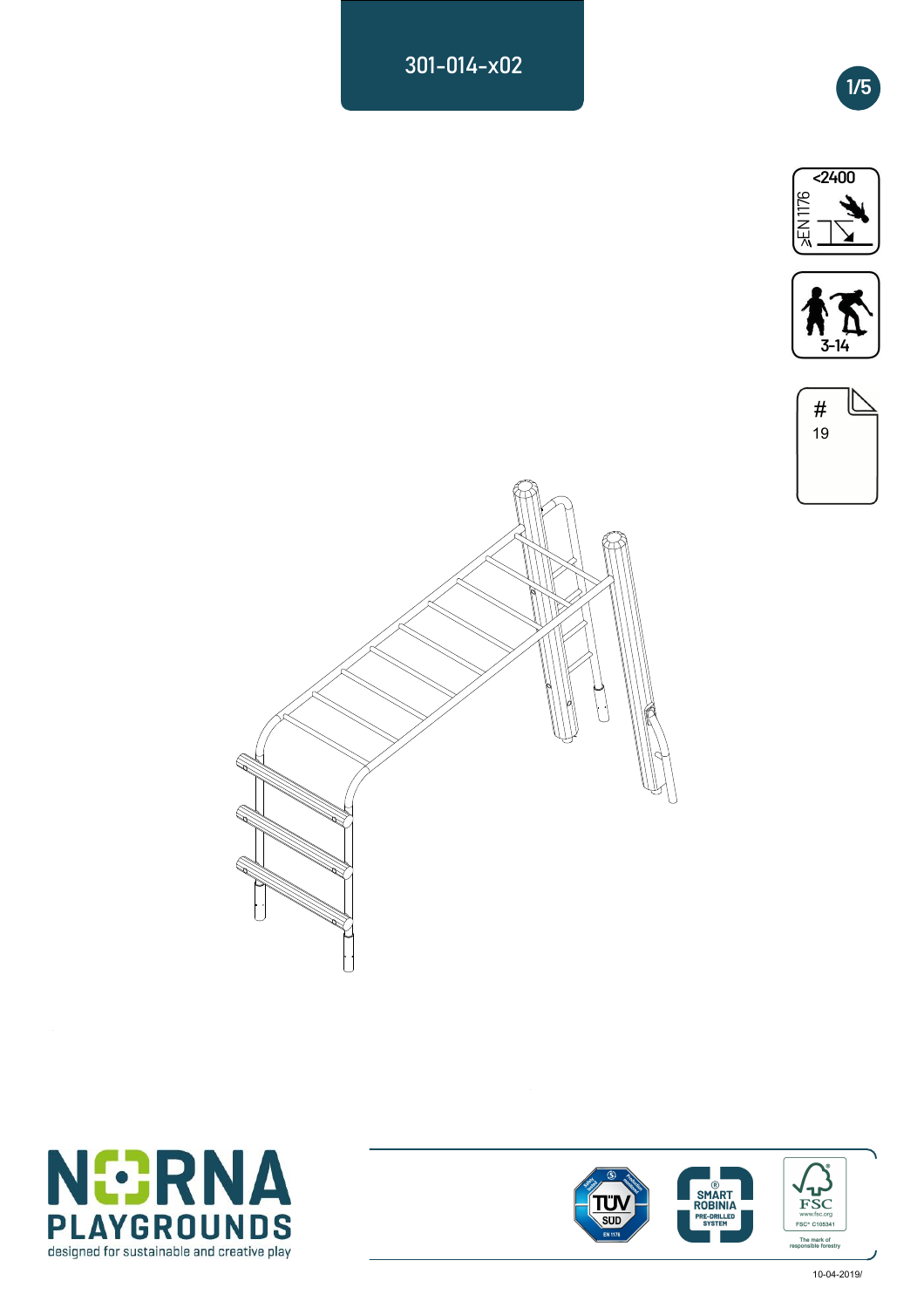## 301-014-x02



( 1/50 )



NORNA PLAYGROUNDS A/S · Virkefeltet 1, DK-8740 Brædstrup · Phone +45 7575 4199 · mail@norna-playgrounds · norna-playgrounds.com

,This drawing is the property of NORNA PLAYGROUNDS A/S and pursuant to current legislation may not be copied, transferred to or used by any third party. Should this drawing be used,<br>a fee of 10% of the assumed contract pri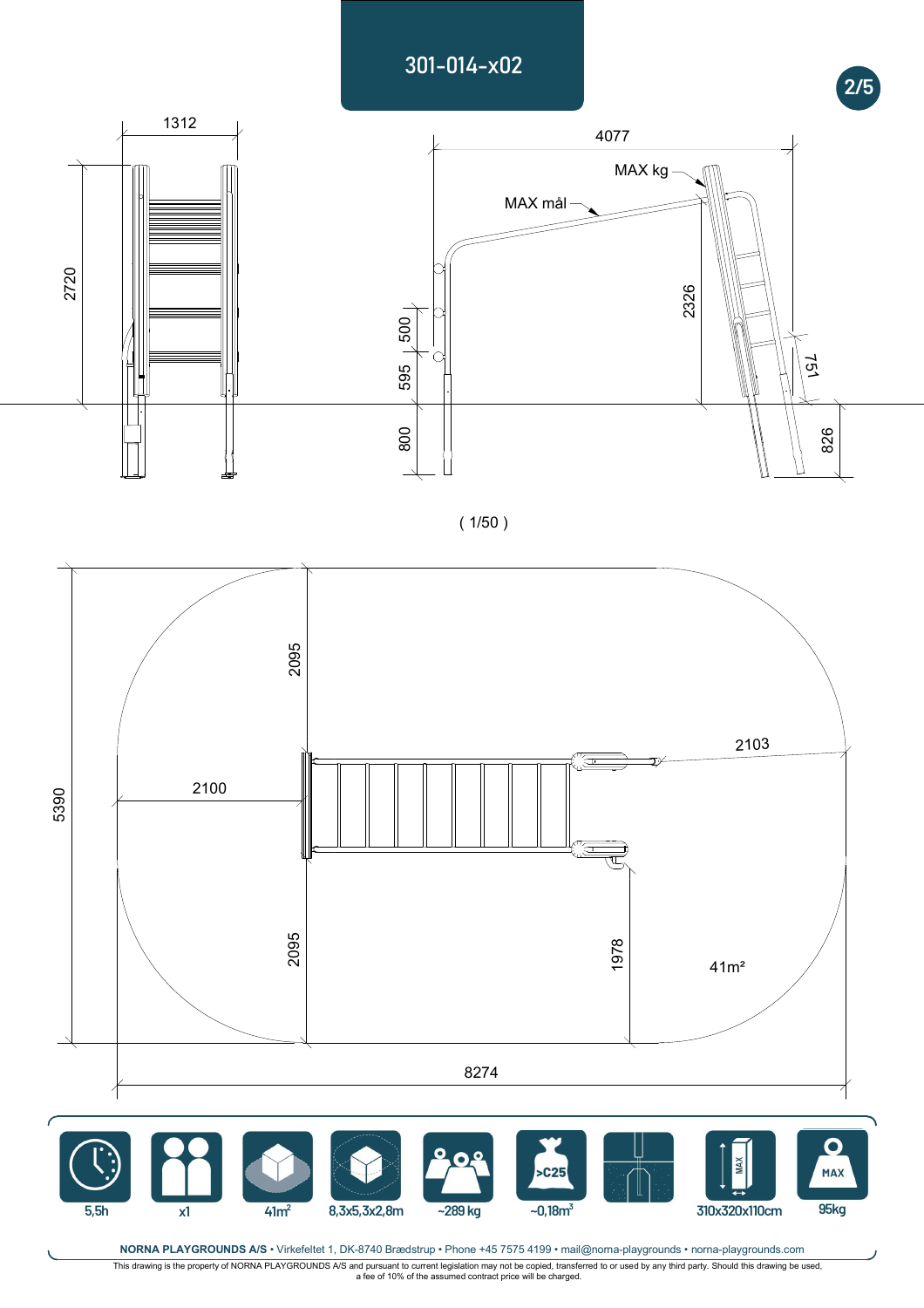## 301-014-x02





| Parts List |         |                           |  |
|------------|---------|---------------------------|--|
| QTY        | PART NO | DESCRIP.                  |  |
| 1          | D11095  | Ø200x3590mm, assembled    |  |
| 1          | D11097  | 330x3590mm, assembled     |  |
| 3          | RS00020 | Ø120x1100mm               |  |
| 1          | SR00027 | Ø60/80, Side with steps   |  |
| 1          | SR00031 | Ø54x90 mm                 |  |
|            | SR00032 | Ø60,3 Tube for Monkeybars |  |
|            |         |                           |  |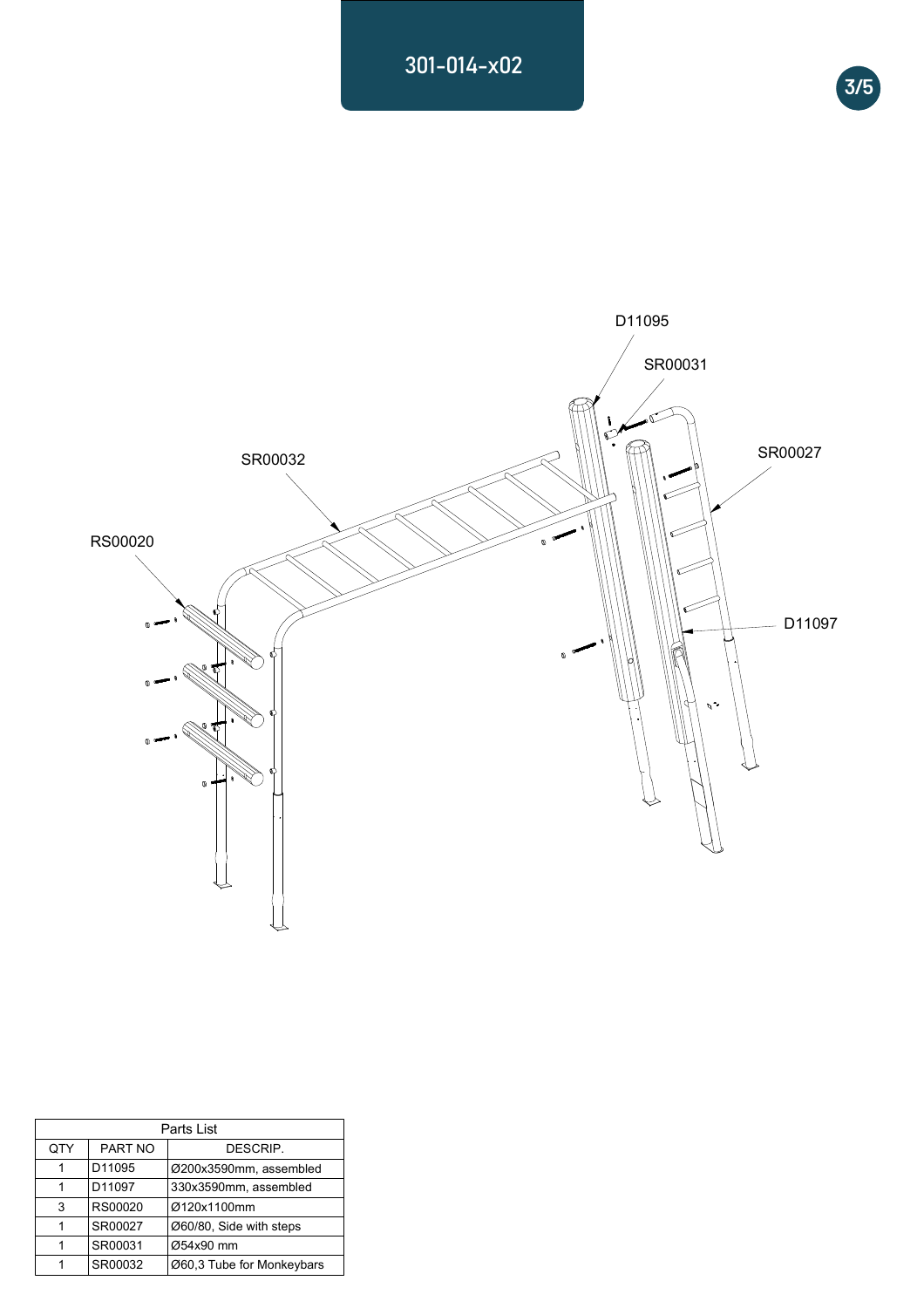